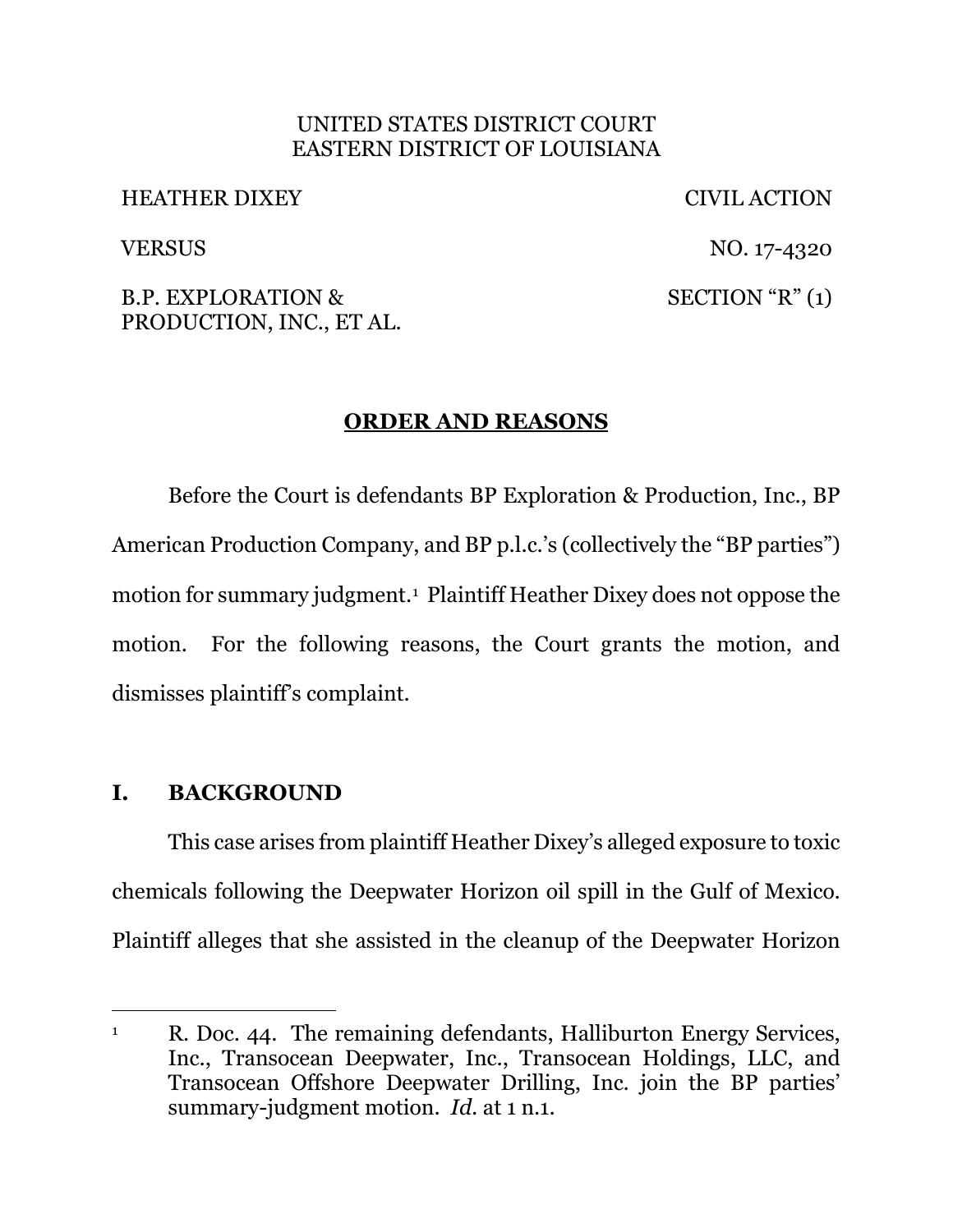spill.2 Dixey asserts that, as part of this work, she was exposed to harmful chemicals, including crude oil, oil-dispersing chemicals, and decontaminants.3 Plaintiff asserts that this exposure has resulted in "dizziness, nausea, headaches, sinus problems, eye irritation, rashes, skin lesions and various pulmonary issues."4 Dixey additionally asserts that as a result of the exposure she was "seriously injured" and has lost her ability to work.5

Dixey's case was originally part of the multidistrict litigation ("MDL") pending before Judge Carl J. Barbier. Dixey's case was severed from the MDL as one of the "B3" cases for plaintiffs who either opted out of, or were excluded from, the *Deepwater Horizon* Medical Benefits Class Action Settlement Agreement.<sup>6</sup> Dixey is a plaintiff who opted out of the settlement.<sup>7</sup> After plaintiff's case was severed, it was reallocated to this Court. On July 28, 2021, this Court issued a scheduling order that established, among other deadlines, that plaintiff's expert disclosures had to be "obtained and

<sup>2</sup> R. Doc. 1-1 at 9.

<sup>3</sup> *Id.* at 8.

<sup>4</sup> *Id.* 

<sup>5</sup> *Id.* 

<sup>6</sup> R. Doc. 1-1 at 6; *In re Oil Spill by Oil Rig "Deepwater Horizon" in the Gulf of Mex., on Apr. 20, 2010*, No. MDL 2179, 2021 WL 6053613, at \*2, 12 & n.12 (E.D. La. Apr. 1, 2021).

<sup>7</sup> R. Doc. 1-1 at 2.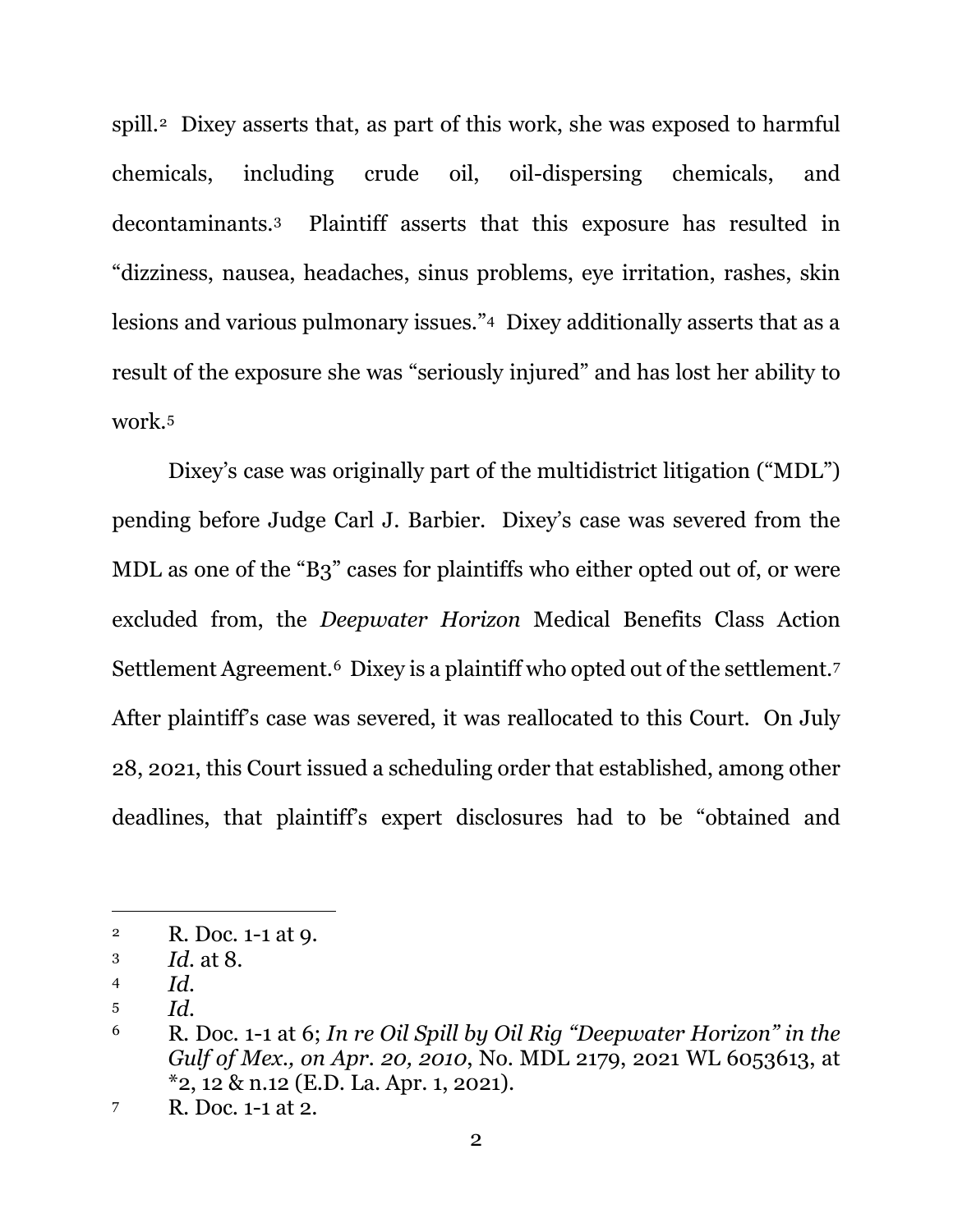delivered" to defense counsel by no later than April 1, 2022.8 Defendants now move for summary judgment, arguing that, because plaintiff has not identified any expert testimony, she is unable to carry her burden on causation.9 Plaintiff has not filed an opposition to defendants' motion. The Court considers the motion below.

#### **II. LEGAL STANDARD**

Summary judgment is warranted when "the movant shows that there is no genuine dispute as to any material fact and the movant is entitled to judgment as a matter of law." Fed. R. Civ. P. 56(a); *see also Celotex Corp. v. Catrett*, 477 U.S. 317, 322-23 (1986); *Little v. Liquid Air Corp.*, 37 F.3d 1069, 1075 (5th Cir. 1994) (en banc) (per curiam). "When assessing whether a dispute to any material fact exists, [the Court] consider[s] all of the evidence in the record but refrain[s] from making credibility determinations or weighing the evidence." *Delta & Pine Land Co. v. Nationwide Agribusiness Ins.*, 530 F.3d 395, 398-99 (5th Cir. 2008). All reasonable inferences are drawn in favor of the nonmoving party, but "unsupported allegations or affidavits setting forth 'ultimate or conclusory facts and conclusions of law'

<sup>8</sup> R. Doc. 25 at 1.

<sup>9</sup> R. Doc. 44-1.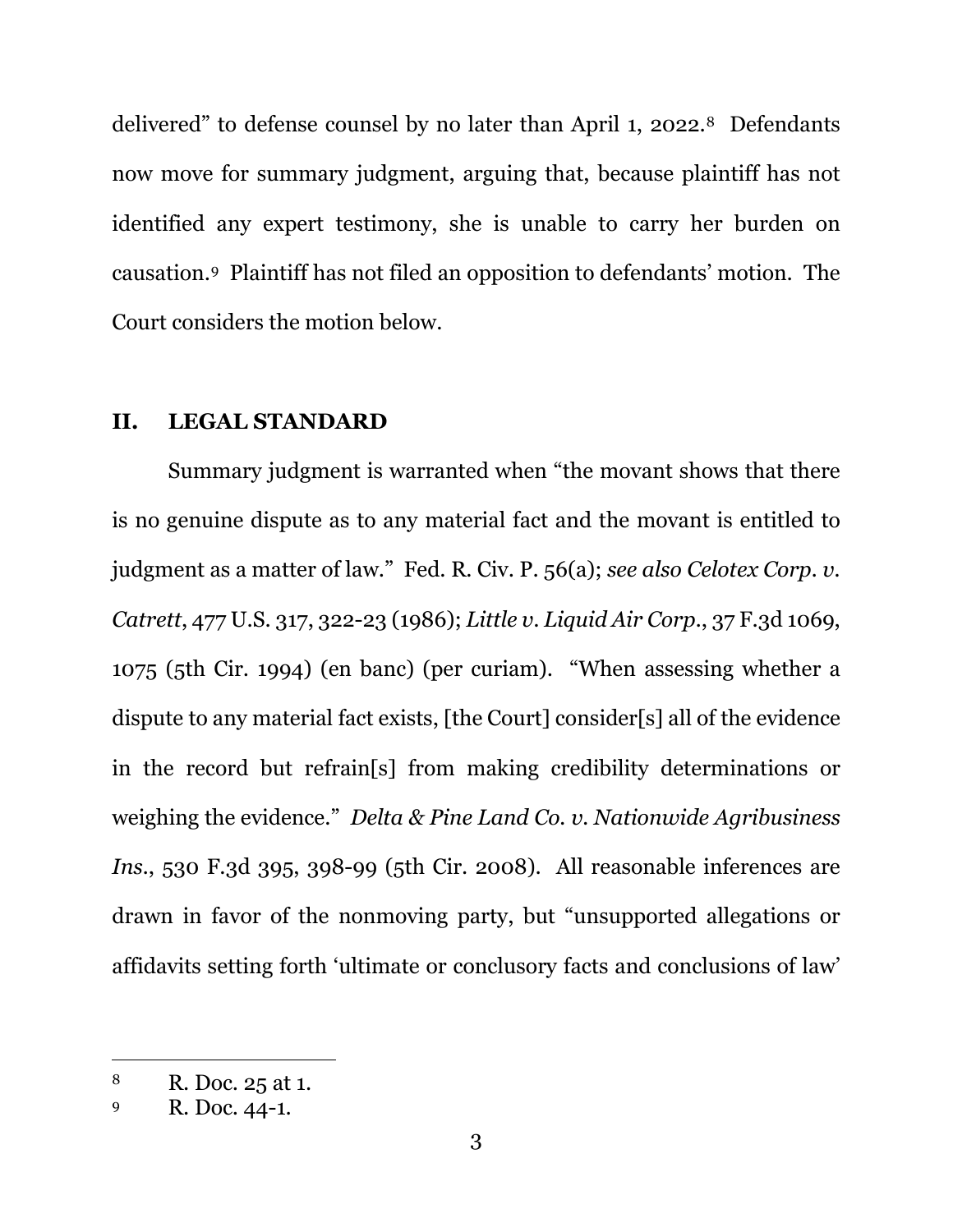are insufficient to either support or defeat a motion for summary judgment." *Galindo v. Precision Am. Corp.*, 754 F.2d 1212, 1216 (5th Cir. 1985) (quoting 10A Charles Alan Wright & Arthur R. Miller, *Federal Practice and Procedure* § 2738 (2d ed. 1983)); *see also Little*, 37 F.3d at 1075. "No genuine dispute of fact exists if the record taken as a whole could not lead a rational trier of fact to find for the nonmoving party." *EEOC v. Simbaki, Ltd.*, 767 F.3d 475, 481 (5th Cir. 2014).

If the dispositive issue is one on which the moving party will bear the burden of proof at trial, the moving party "must come forward with evidence which would 'entitle it to a directed verdict if the evidence went uncontroverted at trial.'" *Int'l Shortstop, Inc. v. Rally's, Inc.*, 939 F.2d 1257, 1264-65 (5th Cir. 1991) (quoting *Golden Rule Ins. v. Lease*, 755 F. Supp. 948, 951 (D. Colo. 1991)). "[T]he nonmoving party can defeat the motion" by either countering with evidence sufficient to demonstrate the "existence of a genuine dispute of material fact," or by "showing that the moving party's evidence is so sheer that it may not persuade the reasonable fact-finder to return a verdict in favor of the moving party." *Id.* at 1265.

If the dispositive issue is one on which the nonmoving party will bear the burden of proof at trial, the moving party may satisfy its burden by pointing out that the evidence in the record is insufficient with respect to an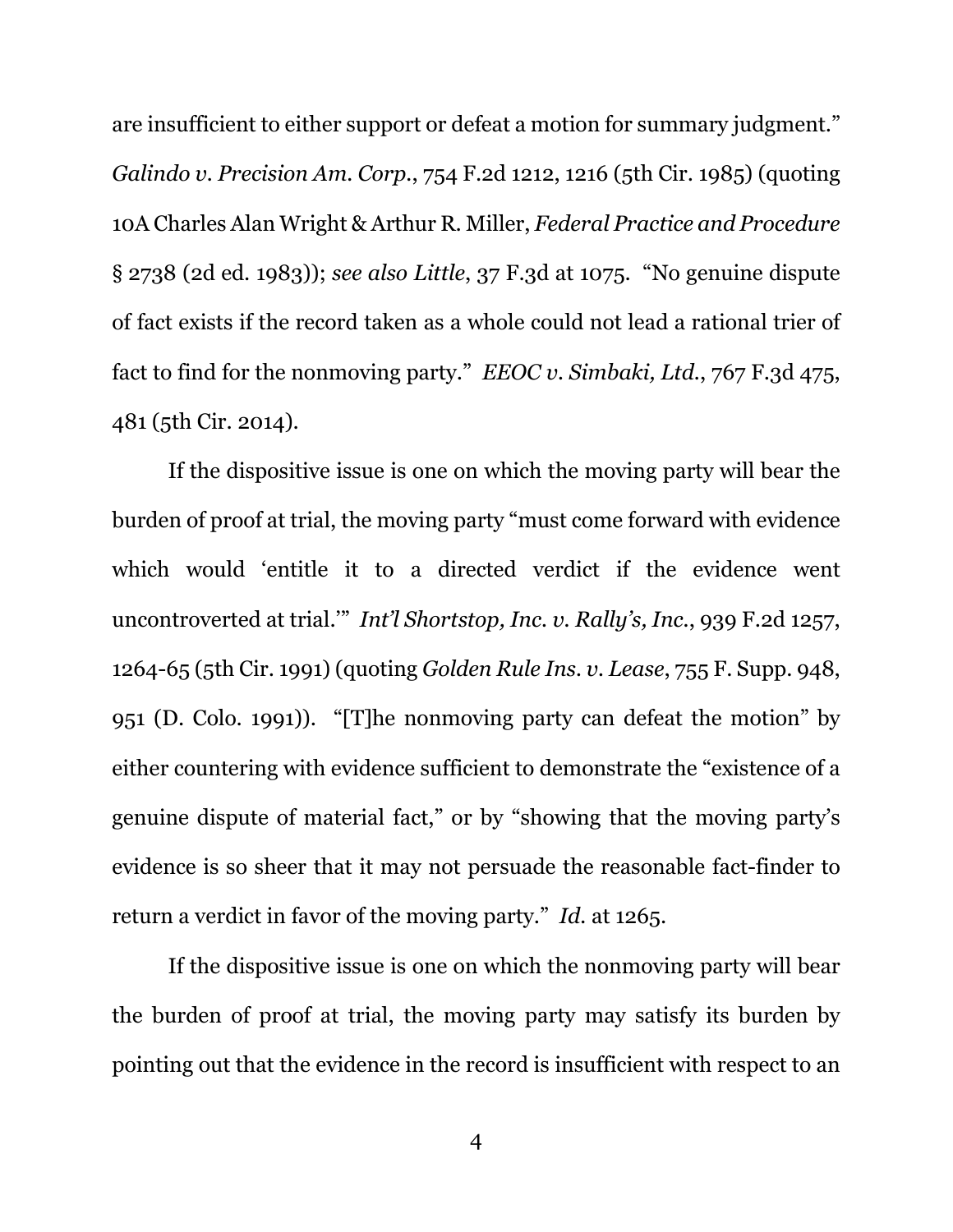essential element of the nonmoving party's claim. *See Celotex*, 477 U.S. at 325. The burden then shifts to the nonmoving party, who must, by submitting or referring to evidence, set out specific facts showing that a genuine issue exists. *See id.* at 324. The nonmovant may not rest upon the pleadings, but must identify specific facts that establish a genuine issue for resolution. *See, e.g., id.*; *Little*, 37 F.3d at 1075 ("Rule 56 'mandates the entry of summary judgment, after adequate time for discovery and upon motion, against a party who fails to make a showing sufficient to establish the existence of an element essential to that party's case, and on which that party will bear the burden of proof at trial."" (quoting *Celotex*, 477 U.S. at 322)).

In the Fifth Circuit, a district court may not grant a "default" summary judgment on the ground that it is unopposed. *Morgan v. Fed. Express Corp.*, 114 F. Supp. 3d 434, 437 (S.D. Tex. 2015) (collecting cases). Even in the context of unopposed motions for summary judgment, the movant must still show that there is no genuine issue of material fact, and that it is entitled to summary judgment as a matter of law. *Hetzel v. Bethlehem Steel Corp.*, 50 F.3d 360, 363 n.3 (5th Cir. 1995). When a motion for summary judgment is unopposed, a court may accept the movant's evidence as undisputed. *Morgan*, 114 F. Supp. 3d at 437 (quoting *UNUM Life Ins. Co. of Am. v. Long*, 227 F. Supp. 2d 609 (N.D. Tex. 2002)). Nevertheless, if the moving party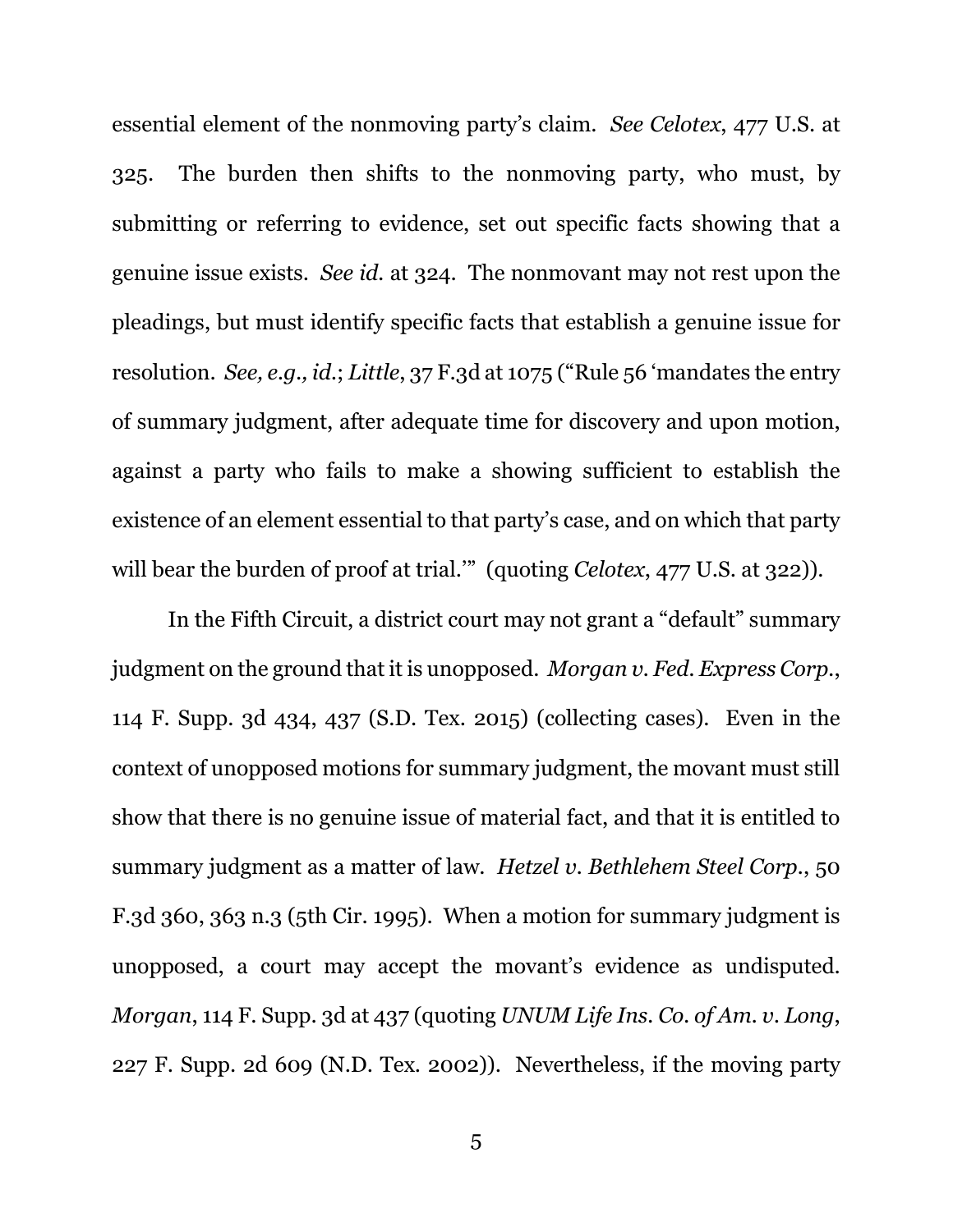fails to meet its burden, the Court must deny its motion for summary judgment. *Hetzel*, 50 F.3d at 362 n.3.

#### **III. DISCUSSION**

Plaintiff asserts claims for general maritime negligence, negligence per se, and gross negligence against the defendants, as a result of the oil spill and its cleanup.10 Defendants contend that plaintiff cannot prove that exposure to oil or dispersants was the legal cause of her alleged injuries, and thus that she cannot prove a necessary element of her claims against defendants.11 "Under the general maritime law, a party's negligence is actionable only if it is a 'legal' cause' of the plaintiff's injuries." *Donaghey v. Ocean Drilling & Exploration Co.*, 974 F.2d 646, 649 (5th Cir. 1992). "Legal cause" is more than but-for causation; instead, the negligence "must be a 'substantial factor' in the injury." *Id.* 

In a toxic torts case, "[s]cientific knowledge of the harmful level of exposure to a chemical, plus knowledge that the plaintiff was exposed to such quantities, are minimal facts necessary to sustain the plaintiffs' burden." *Allen v. Pa. Eng'g Corp.*, 102 F.3d 194, 199 (5th Cir. 1996). And in cases, like

<sup>10</sup> R. Doc. 28 ¶¶ 19-49.

 $11$  R. Doc. 45-1 at 3-4.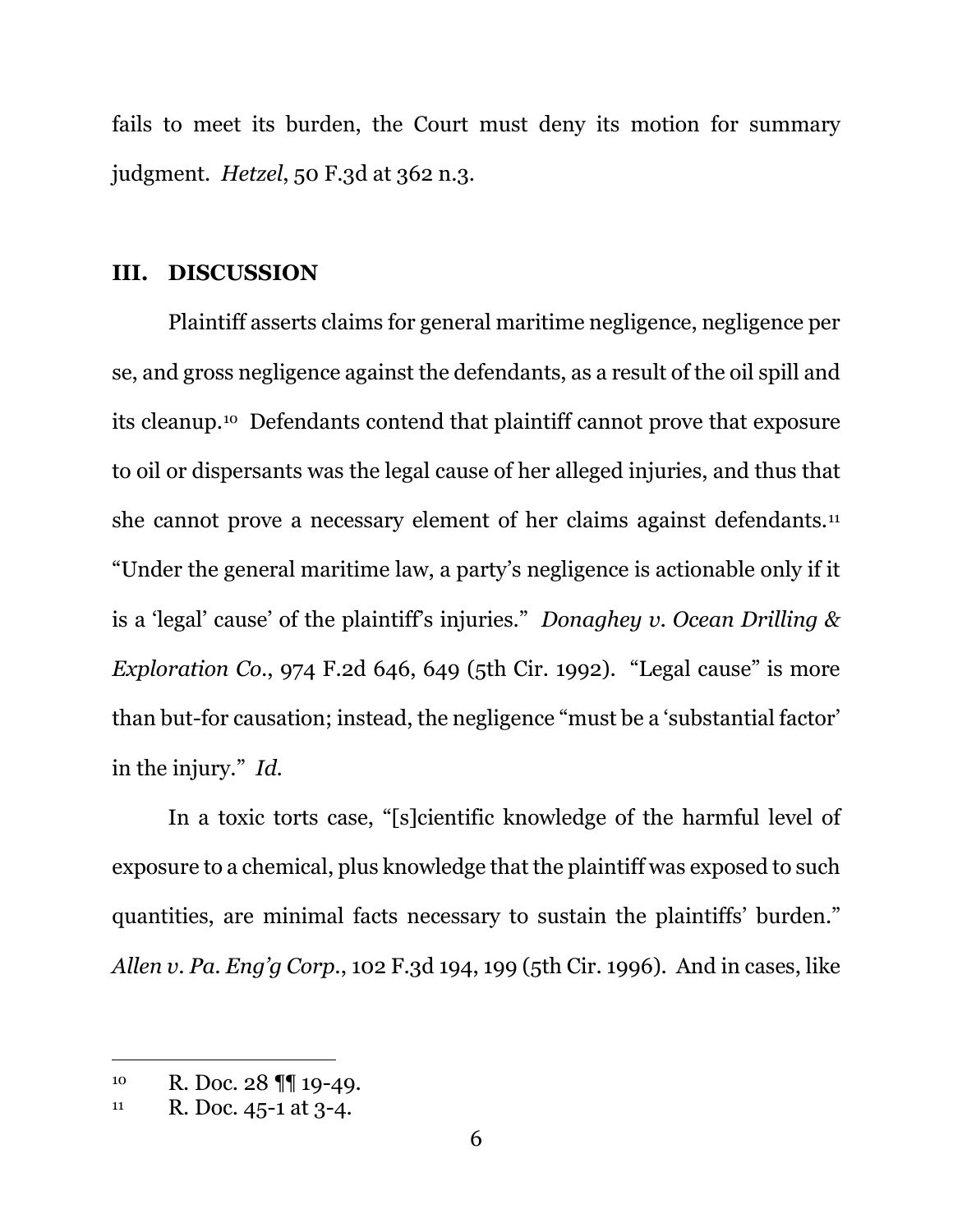this one, where "the conclusion regarding medical causation is not one within common knowledge, expert medical testimony is required to prove causation." *Seaman v. Seacor Marine L.L.C.*, 326 F. App'x 721, 723 (5th Cir. 2009) (per curiam); *see also Troxler v. BP Expl. & Prod., Inc.*, No. 17-4207, 2022 WL 1081193, at \*2 (E.D. La. Apr. 11, 2022) (noting that "the causal connection between exposure to oil or dispersants and Plaintiff's injuries is not within the common knowledge of a layperson").

Here, there is no indication that plaintiff has retained an expert to provide testimony at trial to establish causation. *See* Fed. R. Civ. P. 26(a)(2)(B).Nor is there an indication that plaintiff will present expert testimony from her treating physician. *See* Fed. R. Civ. P. 26(a)(2)(C). Plaintiff did not make any expert disclosures by the Court-ordered deadline,12 nor did she move for an extension. *See* Fed. R. Civ. P. 26(a)(2)(D) ("A party must make these disclosures at the times and in the sequence that the court orders."). Without medical expert testimony, plaintiff is unable to carry her burden on causation. Because she cannot prove a necessary element of her claims against defendants, her claims must be dismissed. *See Williams v. BP Expl. & Prod., Inc.*, No. 18-9753, 2019 WL 6615504, at \*11 (E.D. La. Dec. 5, 2019) ("When a plaintiff has no expert testimony to prove

<sup>&</sup>lt;sup>12</sup> R. Doc. 25 at 1.